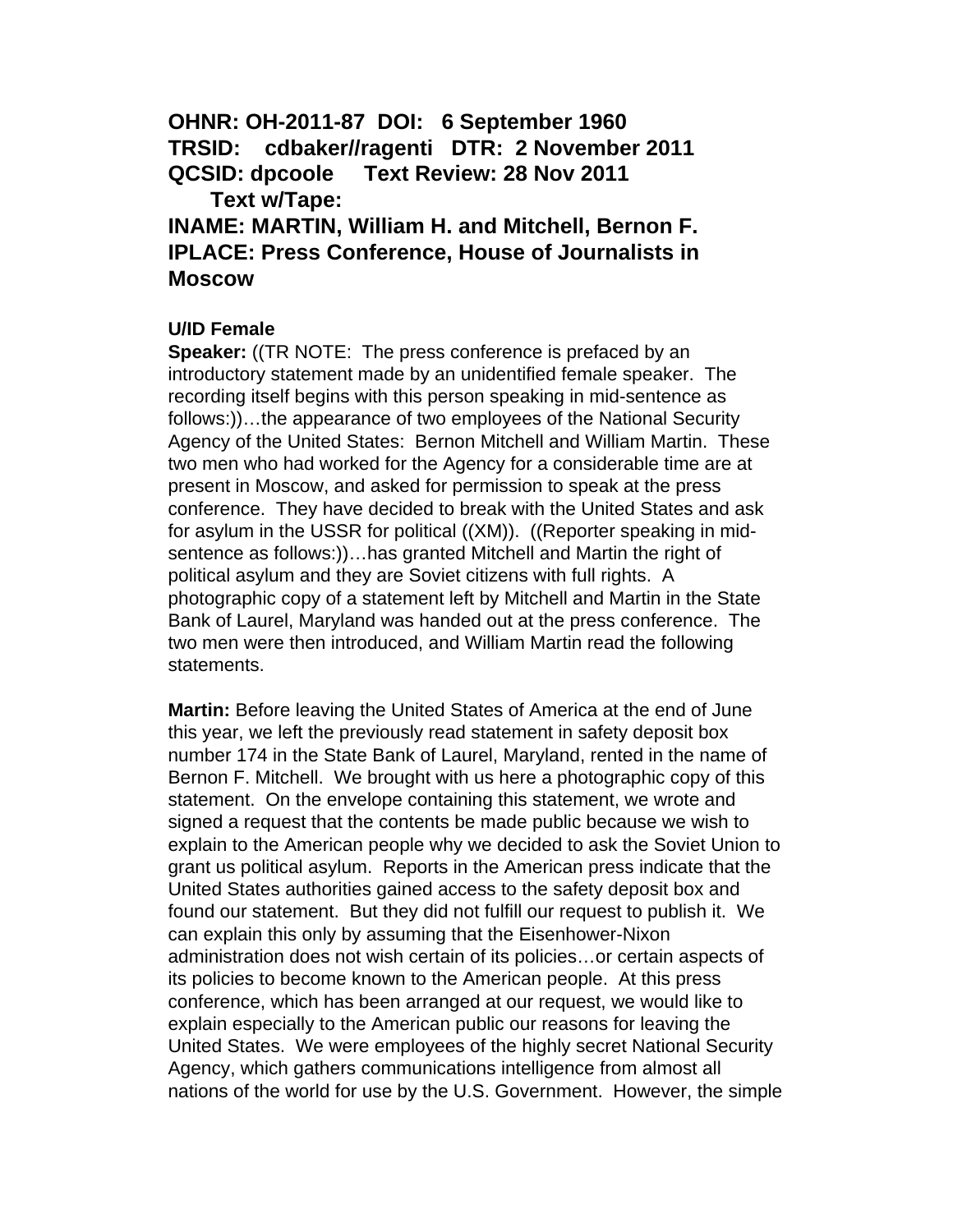fact that the U.S. Government is engaged in delving into the secrets of other nations had little or nothing to do with our decision to defect. Our main dissatisfaction concerns some of the practices the United States uses in gathering intelligence information. We were worried about the U.S. policy of deliberately violating the airspace of other nations and the U.S. Government's practice of lying about such violations in a manner intended to mislead public opinion. Furthermore, we were disenchanted by the U.S. Government's practice of intercepting and deciphering the secret communications of its own allies. Finally, we objected to the fact that the U.S. Government was willing to go so far as to recruit agents from among the personnel of its allies. An instance of this practice involving payment to the code clerk of a U.S. ally was mentioned in our first statement. At this time, we would like to make some general comments relative to our reasons for leaving the United States. Before joining NSA, we had a high degree of confidence in the honesty of the U.S. Government, and we considered ourselves to be loyal supporters of the American way of life. But the policies mentioned above which have been carried out by the U.S. Government in recent years raised serious doubts in our minds as to whether the policies that these…or whether…excuse me, whether the causes that these policies are intended to support are actually worthwhile. ((TR NOTE: Audio ends abruptly here, then immediately starts up again.)) It was a difficult and painful experience to leave our native country, families, and friends. Yet we felt that the U.S. Government, in carrying out policies dangerous to world peace, should not be allowed to rely upon these emotional attachments to guarantee the loyalty of its citizens. In the statement which we left in the United States, we expressed the opinion that a preventive war would be futile. It should be evident that those who contemplate unleashing wars constitute a grave threat to humanity. Should another war occur, there would probably be no further opportunity to build communism, capitalism, or any other form of social or economic system. However, some people in the United States disagree on this matter. For instance, General Thomas Power, Commander-in-Chief of the U.S. Strategic Air Command, made the following statement which was published in the United States in testimony before the U.S. House of Representatives Committee on Appropriations during debate on the 1959-1960 military budget. He said, "I would like to leave the deterrent role for a moment, and talk about the philosophy of initiation of a war and the tremendous advantages that accrue to the man who starts the war. You must always have the capability to strike first because obviously if these people thought we never could start a war, why then, they would just take this world away from us piece by piece because they would know that as long as they do not strike us, we could never do anything about it." General Power's statement involves the dangerous presumption that the United States owns the world, and implies that emulation of the Soviet Union represents taking something away from the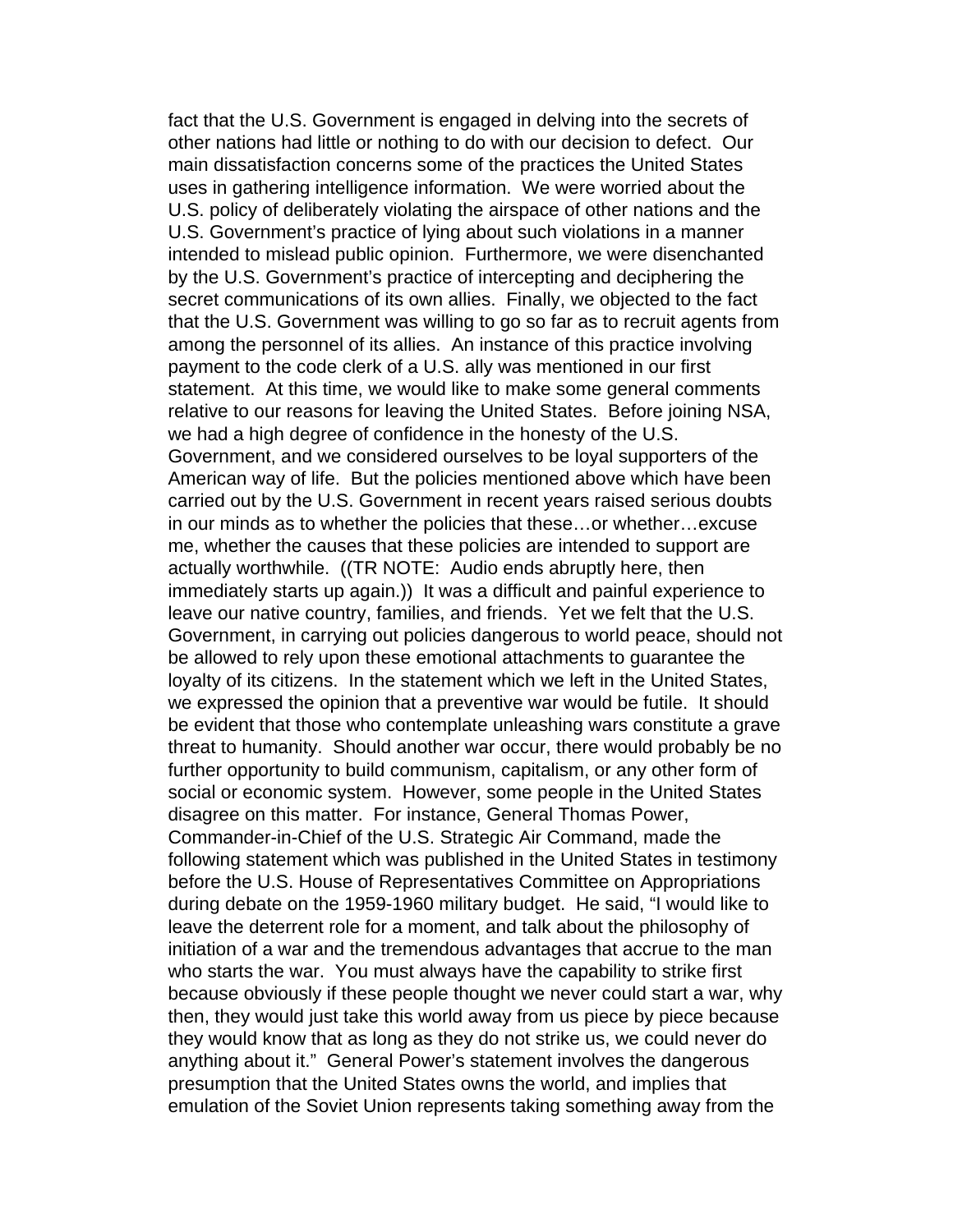United States. His proposal to strike first in an attempt to prevent the trend toward socialism sounds to us like a more suicidal than effective policy. Senator Barry Goldwater, Chairman of the Republican Senatorial Campaign Committee, made a speech in Chicago on the eve of the Republican National Convention in which he said, "We must not agree to a further ban on nuclear testing nor disarmament in the near future." In the same speech, he also said, "To our undying national shame, there are among us those who would prefer to crawl on their bellies to Moscow rather than to face the possibility of an atomic war." We do not hesitate to include ourselves in the company mentioned by Senator Goldwater. In fact, we would attempt to crawl to the moon if we thought it would lessen the threat of an atomic war. General Power and Senator Goldwater occupy important posts in American society, but we do not believe that they reflect the attitudes of the majority of the American people. After the U2 incident, the U.S. Government admitted its policy of deliberately violating the airspace of the Soviet Union. United States officials, particularly Vice President Nixon, tried to justify this policy by claiming that it was the only way to forestall a surprise attack by the USSR. Vice President Nixon did not mention that much of the information gathered on these flights could be useful only in an attempt to penetrate the defenses of the Soviet Union. In connection with this, the statements of General Power take on ominous meaning. They could indicate that there are plans in the United States to forestall a surprise attack by the Soviet Union by striking first. It is very difficult for the Soviet Union and other nations to assume that General Power was only expressing his private opinion in his official testimony before Congress. Besides these attempts to contain communism in the Eastern Hemisphere, the United States recently declared that it would not tolerate communist influence in the Western hemisphere. Perhaps U.S. hostility towards communism arises out of a feeling of insecurity engendered by communist achievements in science, culture, and industry. If this is so, such feelings of insecurity are a poor excuse for endangering world peace. The ring of U.S. military bases surrounding the Soviet Union seems to indicate that the U.S. Government thinks it can effectively combat the ideas of communism by military means. If the United States and the Soviet Union were to improve communications between their peoples, perhaps there would not be so much mutual antagonism, and conditions might be created which would make possible the large scale diversion of military funds to peaceful purposes. Let us now consider the aerial intelligence policies of the U.S. Government. Our first acquaintance with these policies was during the time that we served with the U.S. Navy from 1951 to 1954. We both served as communication technicians at several U.S. Naval radio intercept stations during this period. The U.S. Government has recently admitted carrying out intelligence flights around and over the borders of communist nations only during the last four years. However, we would like to state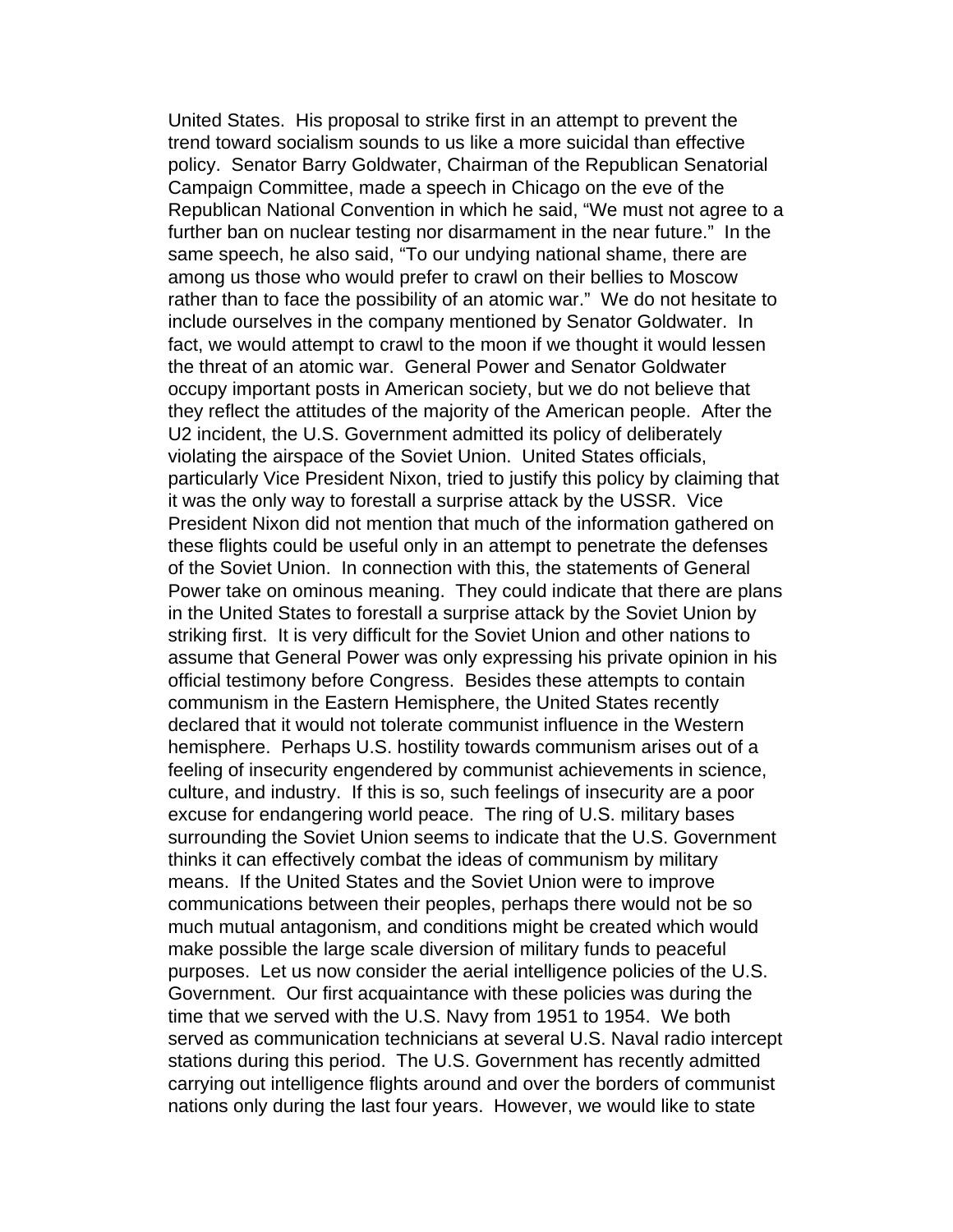that these flights were also being conducted in the period from 1952 to 1954 when we were serving at a U.S. Naval radio intercept station at Kamiseya, Japan near Yokohama. In advance of a reconnaissance flight of a U.S. military plane along the Chinese or Soviet Far Eastern borders, a TOP SECRET message would be sent to Kamiseya and other communications intelligence stations informing them as to the flight time and course of the plane. At the designated flight time, monitors at these stations would tune in on the frequencies used by radar reporting stations of the target country—i.e., the Soviet Union or Communist China. At the same time, radio direction finders would scan on these frequencies to seek out the locations of radar reporting stations. Information gathered in this manner would then be forwarded to the National Security Agency. There, analysts study the communications and code systems used by the radar stations. NSA is then able to estimate the degree of alertness, accuracy, and efficiency of the radar defenses of the target nation. And it is also able to collect information on the organization of command within the nation's…a target nation's internal defense system. After going to work for the National Security Agency, we learned about another type of aerial intelligence mission which involves incursion into the airspace of the target nation. These missions, known as ELINT missions or electronics intelligence, consist of flights in the immediate proximity of radar installations of the Soviet Union and other countries to obtain data about the physical nature of radar emanations from radar transmitters. This information is used in an attempt to find ways to render the radar defense system ineffective—for instance, through the use of radar jamming devices operating from bases close to the Soviet borders. Flights of U.S. planes along and over the borders of the Soviet Union are routine operations, and the number of such flights is far greater than is generally supposed by the U.S. public. In order to clarify the nature of such flights, we would like to discuss one of them in detail. In September 1958, a U.S. C-130 plane flew over the Turkish border into Soviet Armenia. This plane never returned. The U.S. Government—as it invariably does in such cases—issued a cover story claiming that the plane was engaged only in gathering scientific information, and that the crossing of the Soviet border was accidental. The U. S. claimed that the C-130 had been shot down over Soviet territory without provocation. The Soviet side confined itself to a statement that the plane crashed. In February 1959, the State Department released a recording in the Russian language which it claimed substantiated its contention that the C-130 had been shot down inside the Soviet Union. However, the State Department said nothing about the actual reason that this plane was flying over the Soviet Union. In connection with this incident, we would like to make the following comments. Late in the afternoon of the same day that the State Department released the above recording, Lieutenant General John Sanford, Director of NSA speaking on the NSA internal broadcasting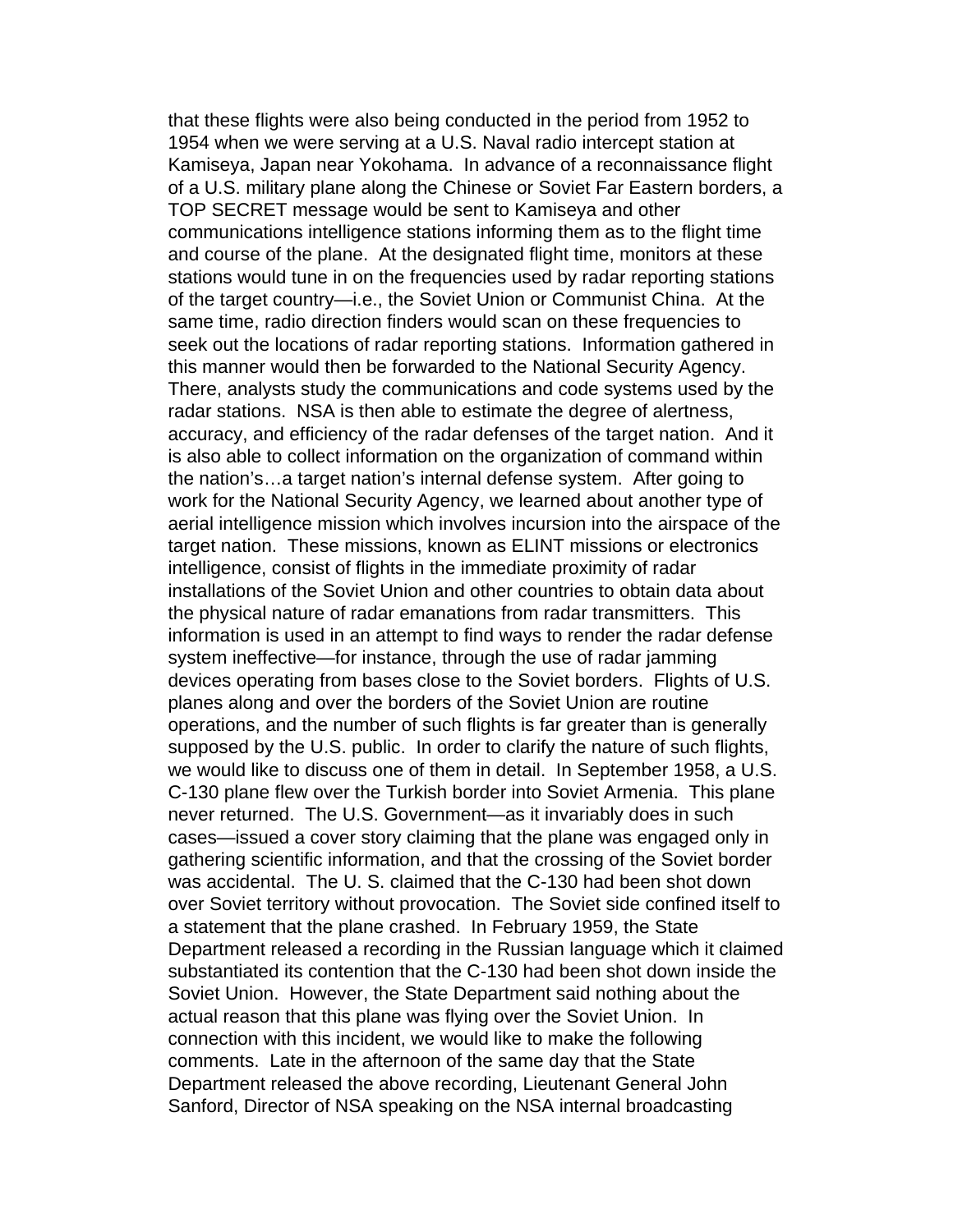system, suggested that NSA personnel refrain from discussion of any questions pertaining to the C-130 flight. It is clear that if the C-130 had really flown with the sole intent of gathering scientific information, NSA would have had nothing to conceal. Despite General Sanford's suggestion, NSA employees did discuss among themselves the possible far reaching consequences of the C-130 incident for the United States. A high official of NSA told William Martin that this particular C-130 plane was carrying electronic specialists and special equipment for receiving at close range, the signals of Soviet radar transmitters. This official added that the Turkish-Armenian border had been deliberately crossed in order to get into the immediate proximity of Soviet radar installations. It should be clear, even to a layman, that information about radar defenses has no bearing whatsoever on the problem of ascertaining whether or not the Soviet Union is preparing for a surprise attack. This information can be utilized only for the purpose of determining the defense potential of the Soviet Union. Meanwhile, various U.S. officials condemned the Soviet Union for allegedly shooting down the C-130 without sufficient reason. Hubert Humphrey said in effect that the Soviet Union should not have shot down the C-130, and should refrain from molesting U.S. planes, eh…U.S. planes in the future. His arguments assumed that the State Department's statements regarding the incident were truthful and that the U.S. was the injured and innocent party. Thinking that Senator Humphrey and perhaps most members of Congress were ignorant of the facts, we decided to speak privately with a Congressman, and see if this was the case. In February 1959, we obtained an appointment with a Congressman who had publicly expressed concern over the State Department's concealing from Congress pertinent facts about the C-130 incident. During this appointment, we discussed the statements of Hubert Humphrey and commented on the failure of the Executive Branch to keep Congress correctly informed. We explained to him the nature of the C-130 intelligence mission, and indicated that we felt such violations of the airspace of other nations were dangerous to world peace. Our conversation was interrupted when the Congressman received a telephone call from the Assistant Secretary of State for Congressional Relations, Mr. William (B% McComber) who requested him to refrain from further public discussion of the C-130 incident. Again, it is clear that if this plane had been engaged solely in gathering scientific information, the State Department would have had no reason to be concerned. Further corroboration that the U.S. has a policy of conducting overflights was obtained when a high official of NSA told Bernon Mitchell that the U.S. intentionally violated the Chinese communist borders on aerial intelligence missions. We hope that the American public will bring pressure to bear against the U.S. Government's policy of violating the airspace of other nations. A single incident or misinterpretation concerning the purpose of planes involved in these flights could be the cause of war. It is difficult to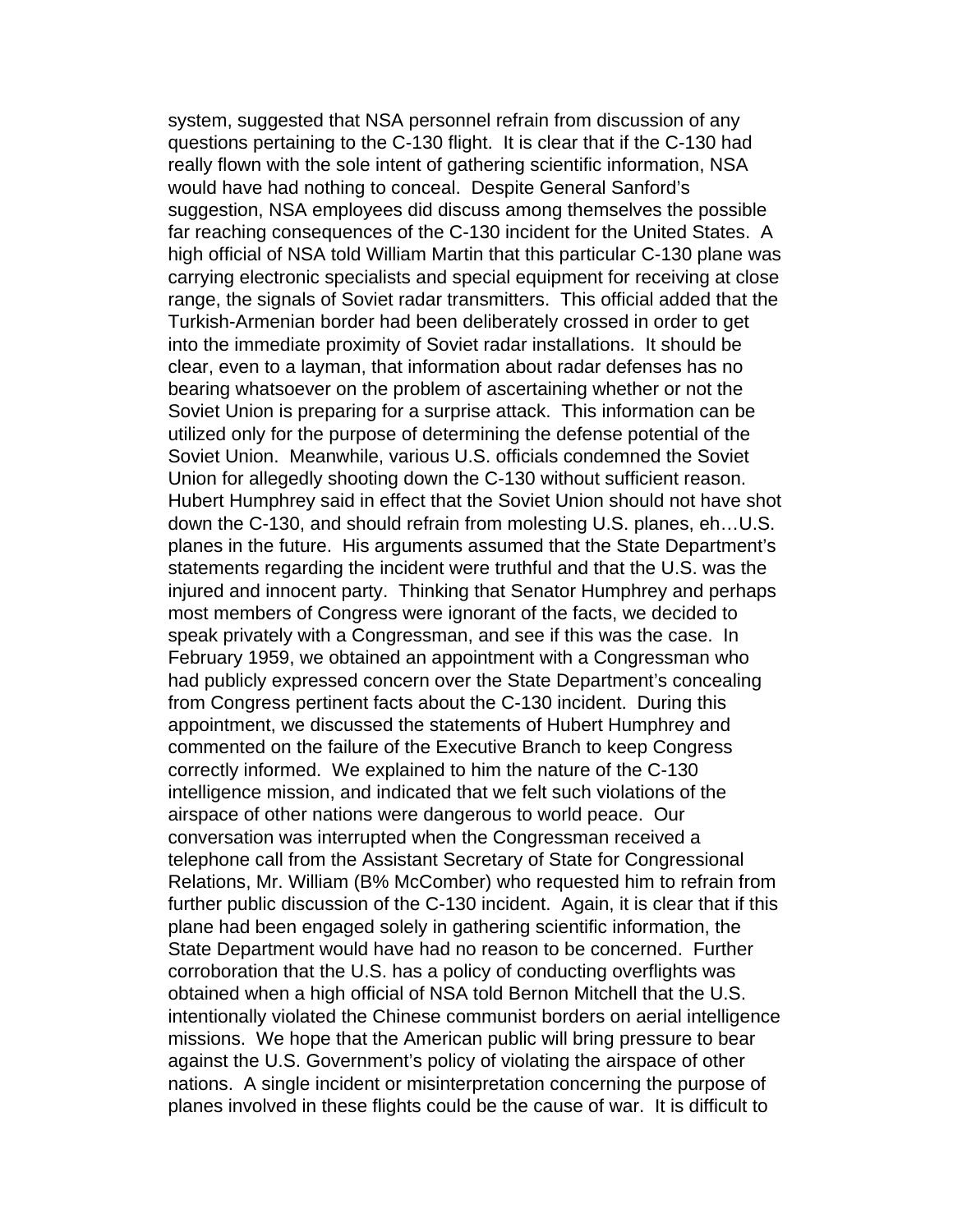understand how U.S. officials can maintain an attitude of indignation when the Soviet Union takes defensive action against U.S. planes flying over its territory. The Soviet Government has shown great forbearance with respect to these flights, and has repeatedly called upon the U.S. Government to cease them. Moreover, so far as we know, the Soviet Government has refrained from making any retaliatory flights around and over the United States. We have purposely stressed in detail the intelligence flights of American planes over the territory of the Soviet Union and other countries because this practice might be the cause of a great catastrophe. The connection of NSA with aerial intelligence missions has already been described. Now, in order to give a better perspective of NSA, we would like to add the following detail. Some information concerning NSA's activities is given in the book, *Central Intelligence and National Security*, Harvard University Press, 1958. The author correctly states…This author's name is Ransom by the way. It's (B % omitted) here.

## **U/ID Male**

## **Speaker:** Mm hmm.

**Martin:** "The NSA specializes in communications intelligence. It operates as a semi-autonomous agency of the Department of Defense under the supervision of the Secretary of Defense's Office of Special Operations. In addition to maintaining its own professional staff for technical operations, NSA exercises broad supervision over and coordination of the Army Security Agency and similar communications intelligence groups within the Navy and Air Force." Further, Ransom states, "NSA plays a major, if unobtrusive role, in the national intelligence community. At any rate, through the National Security Agency and related units, the American Government is again engaged in communications intelligence on a worldwide scale. NSA Headquarters is located at Fort George G. Meade, Maryland, about 25 miles north of Washington, D.C. The NSA building at Fort Meade is second in size only to the Pentagon among U.S. Government buildings. Approximately 10,000 people work there under the direction of Air Force Lieutenant General John A. Sanford. About 100 million dollars a year are spent to maintain NSA Headquarters at Fort Meade—the basement of which contains the largest single digital computer installation in the world. The network of radio intercept stations which supply information to NSA extends throughout the world, and keeps in continuous operation more than 2,000 manual intercept positions which are staffed by more than 8,000 armed forces intercept operators. A smaller number of additional personnel operate equipment for the interception of radio teletype transmissions. Some intercept units are located on ships and planes, but most of the intercept activity is carried out at U.S. military radio stations located in foreign countries. Both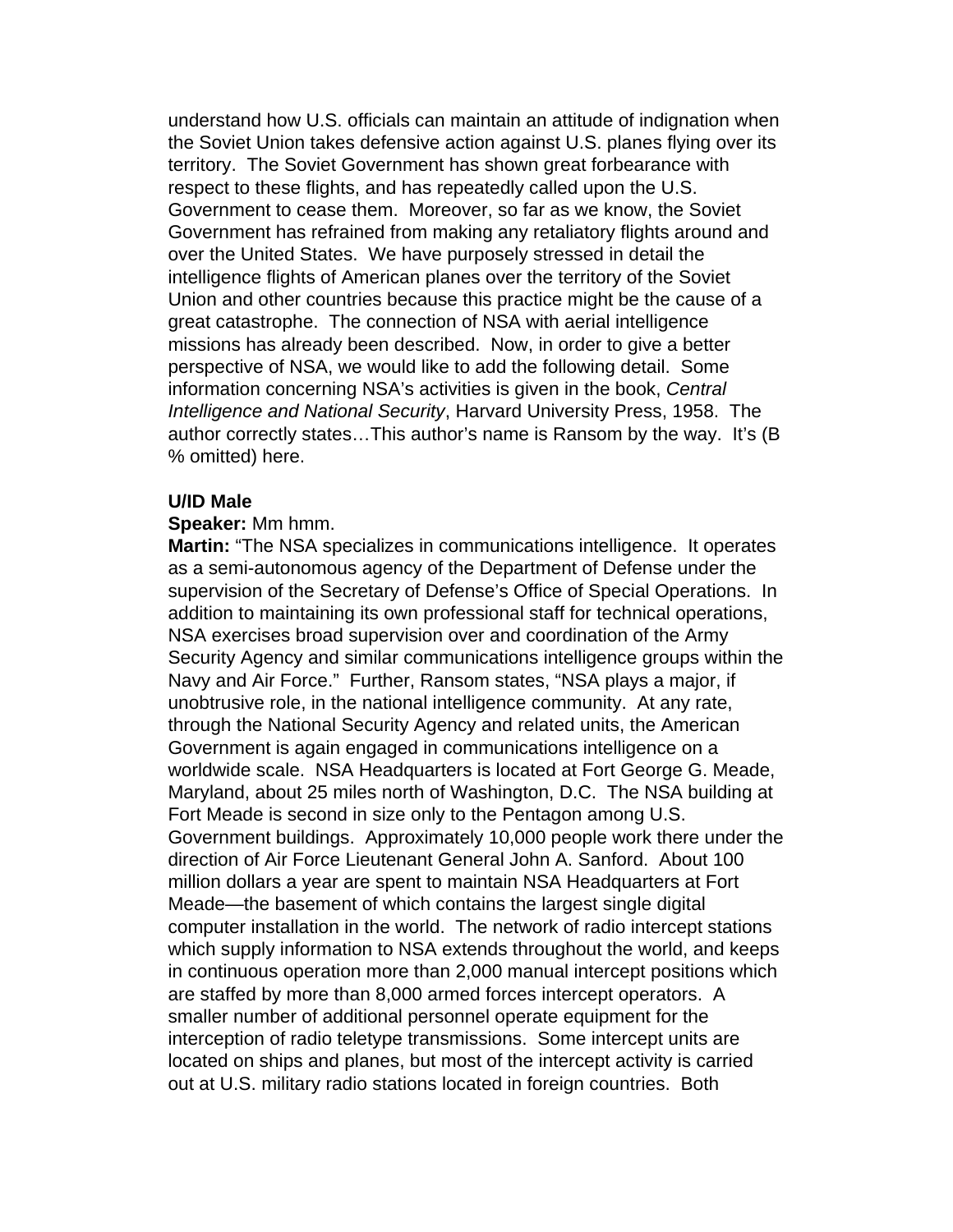enciphered and plaintext communications are monitored from almost every nation in the world, including the nations on whose soil these intercept bases are located. To maintain this extensive network of intercept stations and to forward intercept material to NSA Headquarters, cost about three hundred and eighty million dollars a year. Thus, including the cost of operating NSA Headquarters, the United States spends almost half a billion dollars a year for communications intelligence. NSA Headquarters is subdivided into four main offices: the Office of Production, PROD; the Office of Research and Development, R&D; the Office of Communications Security, COMSEC; and the Office of SECURITY, SEC. The major functions of PROD are to receive intercept material from the outstations, to perform cryptanalysis and traffic analysis, and to analyze the resulting information. R&D carries out research in the fields of cryptanalysis, digital computing, and radio propagation; and carries out the development of new communications equipment. COMSEC is responsible for the production and security of U.S. cipher systems. SEC conducts investigations of NSA personnel, gives lie detector tests, passes on the loyalty and integrity of NSA personnel. Major subdivisions within PROD and R&D are as follows. PROD: ADVA —studies high-level Soviet cipher systems and diplomatic codes. GENS —studies Soviet military code systems and medium-level cipher systems. ACOM—studies the code and cipher systems of Asian Communist nations. ALLO—studies the code and cipher systems of U.S. allies, neutral nations, and some communist nations. MPRO—provides electronic digital computing and data processing services to other divisions of NSA. In R&D: REP—conducts cryptanalytic research and works on applied cryptanalytic problems without restriction as to country; provides consulting services to other divisions of NSA; and carries out research in computer componetry. RADE—designs radio receiving and transmitting devices, radio direction finders, radio fingerprint apparatus; and studies unknown communication systems. STED—studies possible weaknesses of cipher machines in general; assists COMSEC in the design of cipher machines for U.S. use; studies the process of enciphering speech. Successes obtained by the National Security Agency in reading the code and cipher systems of other nations are due primarily to the skillfulness of cryptanalysts frequently aided by electronic digital computers. However, success in at least one case has also been facilitated by the fact that the U.S. supplied to other nations cipher machines for which it knew the construction and wiring of the rotors. As we have said before, success concerning one of the U.S. allies was aided by the fact that the United States paid money to a code clerk of that country for his information. The National Security Agency includes a special group—the United Kingdom Liaison Office, UKLO—which is staffed by British citizens. Likewise in the British communications intelligence organization, called GCHQ, there is a corresponding NSA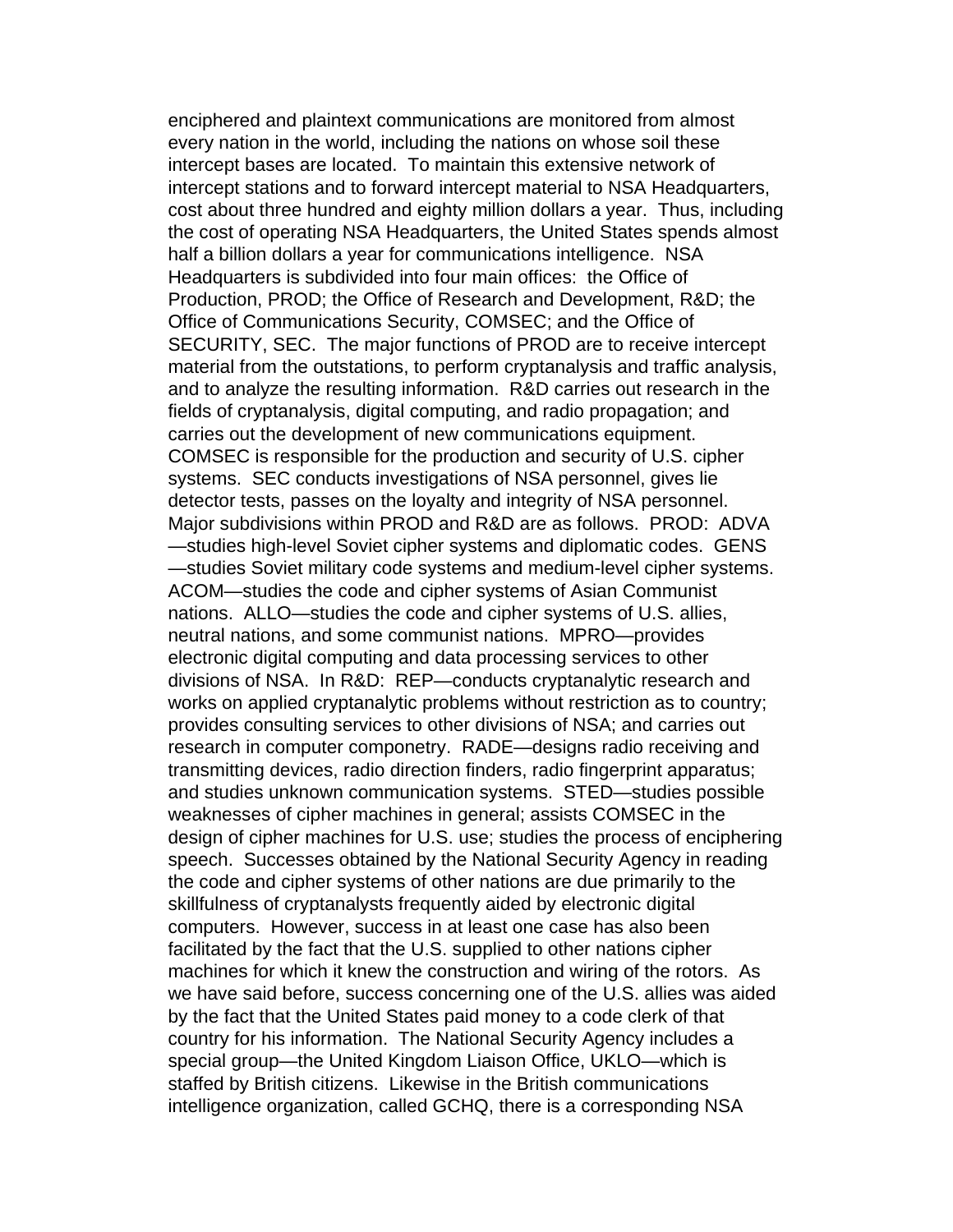liaison group. Britain and the United States exchange information as to cryptanalytic methods and results in reading the code systems of other nations; and their respective networks of radio intercept stations supplement one another. Besides the United Kingdom, the United States maintains close cooperation with Canada in the field of communications intelligence." As we know from our previous experience in working at NSA, the United States successfully reads the SECRET communications of more than 40 nations, including its own allies. Besides what we have said above, other factors in our decision to defect were the suppression of informations, restraints on the freedom of expression and political activity, and discrimination against people who are not theists, which exists in the United States. For instance, according to U.S. press reports, the Federal Government each year confiscates about 50 million pieces of mail entering the United States—frequently without notifying the addressees that any seizure has taken place. In the state of Maryland where we live, in order to hold any post whatsoever with the State Government, it is necessary to take an oath to the effect that one is a theist. People with political convictions unpopular with those who determine United States policy are frequently hailed before investigating committees, harassed, fined, imprisoned, and denied jobs. By means of withholding passports, the U.S. State Department attempts to keep within U.S. borders citizens whose political views are not in favor. Victims of this practice have won some court battles, but the State Department is constantly pressing Congress for new legislation to tighten up the issuance of passports. Are these practices in keeping with the free and open society which U.S. officials so often proclaim exists in the United States? We do not think so. Finally, we would like to say a few words about our personal situations. We have, of course, renounced our American citizenship. We have asked the Soviet Government to grant us Soviet citizenship and assistance in learning the Russian language. Both of these requests have been met. And in addition, the Soviet Government has offered us the choice of living where we choose. Moreover, we have been offered the opportunity of continuing our educations and assistance in finding jobs in our capacity as mathematicians, providing approximately the same salaries we received in the United States. Recently, we made a tour of the Soviet Union, visiting a number of cities, plants, collective farms, universities, exhibitions, cultural centers, and sanatoria. We have familiarized ourselves with the way the Soviet people live, the progress they have made, and the problems they now face. We will be glad to hear from relatives or friends who wish to correspond with us or visit us, and we will give them a good reception.

#### **U/ID Female**

**Speaker:** After that, Mr. Martin and Mr. Mitchell replied to questions. One of the American newsmen present asked Mr. Martin whether he knew